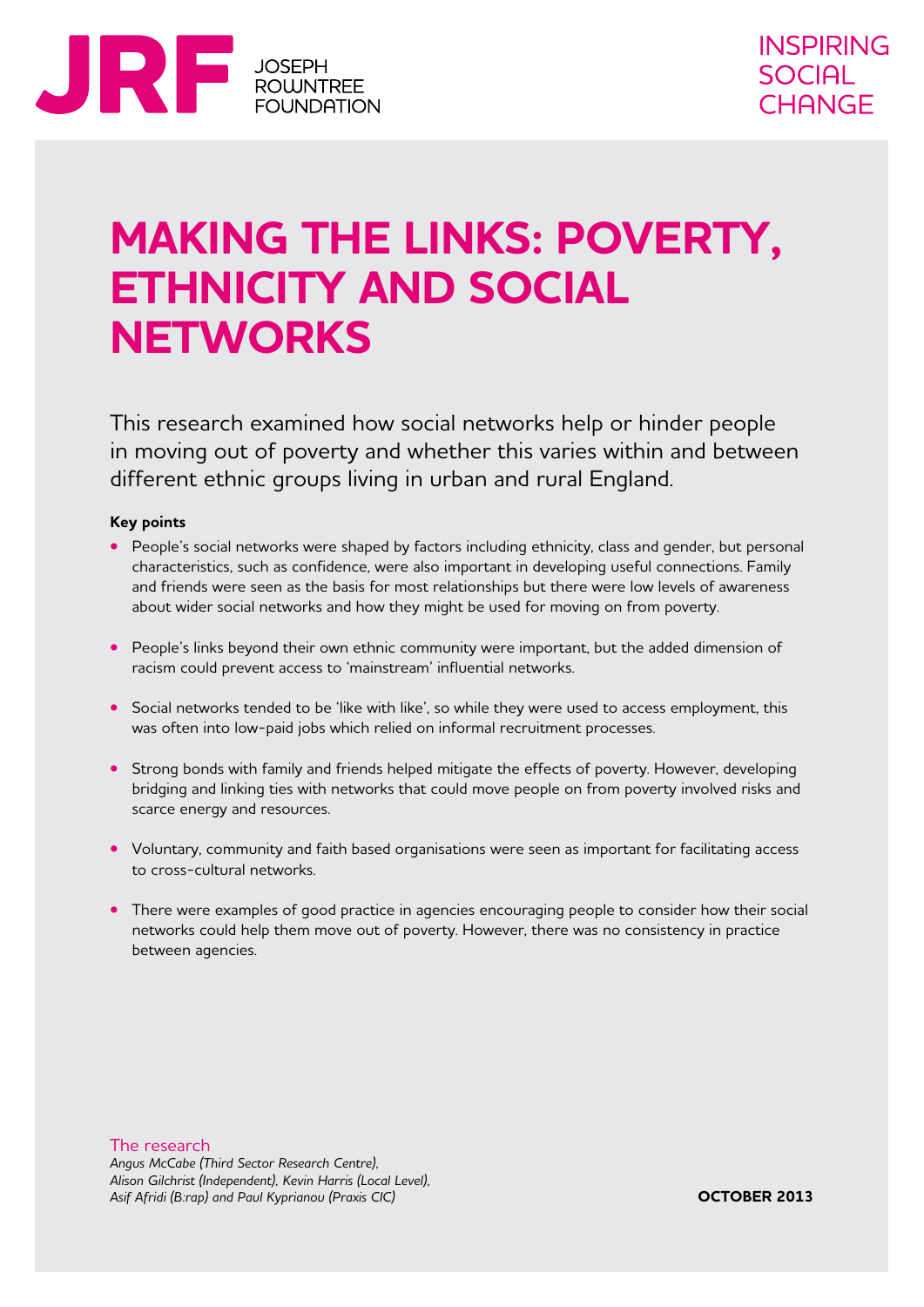# **BACKGROUND**

The research examined how social networks help or hinder people in moving out of poverty; and whether this varies within and between different ethnic groups living in England. Social networks are defined as the links and relationships connecting people with one another and with organisations. They are used for communication, co-operation and co-ordination and may involve face-to-face interaction or social technologies. The study sought to identify how networks affected trajectories into, through, and out of poverty. It examined people's awareness of social networks, how they accessed them, and how they are used in mitigating or moving on from poverty.

The research considered diversity within populations, rather than seeing ethnicity as about differences between migrant communities and the majority population. A layered approach moved out from the individual through family relationships, friendship circles, informal community networks, links generated by voluntary organisations and agencies, and the use of digital technologies to establish and maintain local or global connections.

#### **Network awareness**

The majority of interviewees did not analyse their networks intuitively, or their strategies for networking. The family provided the core relationships from which people built their wider social networks, but family expectations could also limit opportunities for networking. Some younger respondents were constrained by pressures to contribute to the family business or to stay close to home. Network awareness, self-confidence and a belief in having something to offer were fundamental to people's capacity to network.

Those who had reflected on their social networks saw the importance of broad, particularly crosscultural, connections. However, trying to develop untested contacts in order to 'move on' beyond immediate family or community-based networks was seen as risky. Family and friends constituted a safety net of trusted financial and practical support. For many, this provided a springboard to develop 'weak ties' that could help them move on, but for some close relationships placed restrictions on their ability to develop useful links. Trust and reciprocity were recognised as fundamental and the conscious manipulation of social networks for personal or family advantage could jeopardise these very characteristics and increase the 'cost' of using networks.

## **Network access**

The networks of all participants in poverty were shaped by social class, ethnicity, age and gender role expectations. Level of education and the nature of employment were seen as key in determining the characteristics, and use, of networks. Those in low-paid jobs, with long working hours, had particularly limited networks beyond the workplace. Members of more visible minority ethnic groups were affected by racism. Prejudice and discrimination were barriers to accessing and participating in influential networks.

Voluntary, community and faith organisations were seen as playing three important networking roles: as *places* where people felt comfortable and affirmed within their own culture; as *spaces* where diverse groups could come together to build connections; and as having the *faces* (people) with the skills and knowledge to bring others together.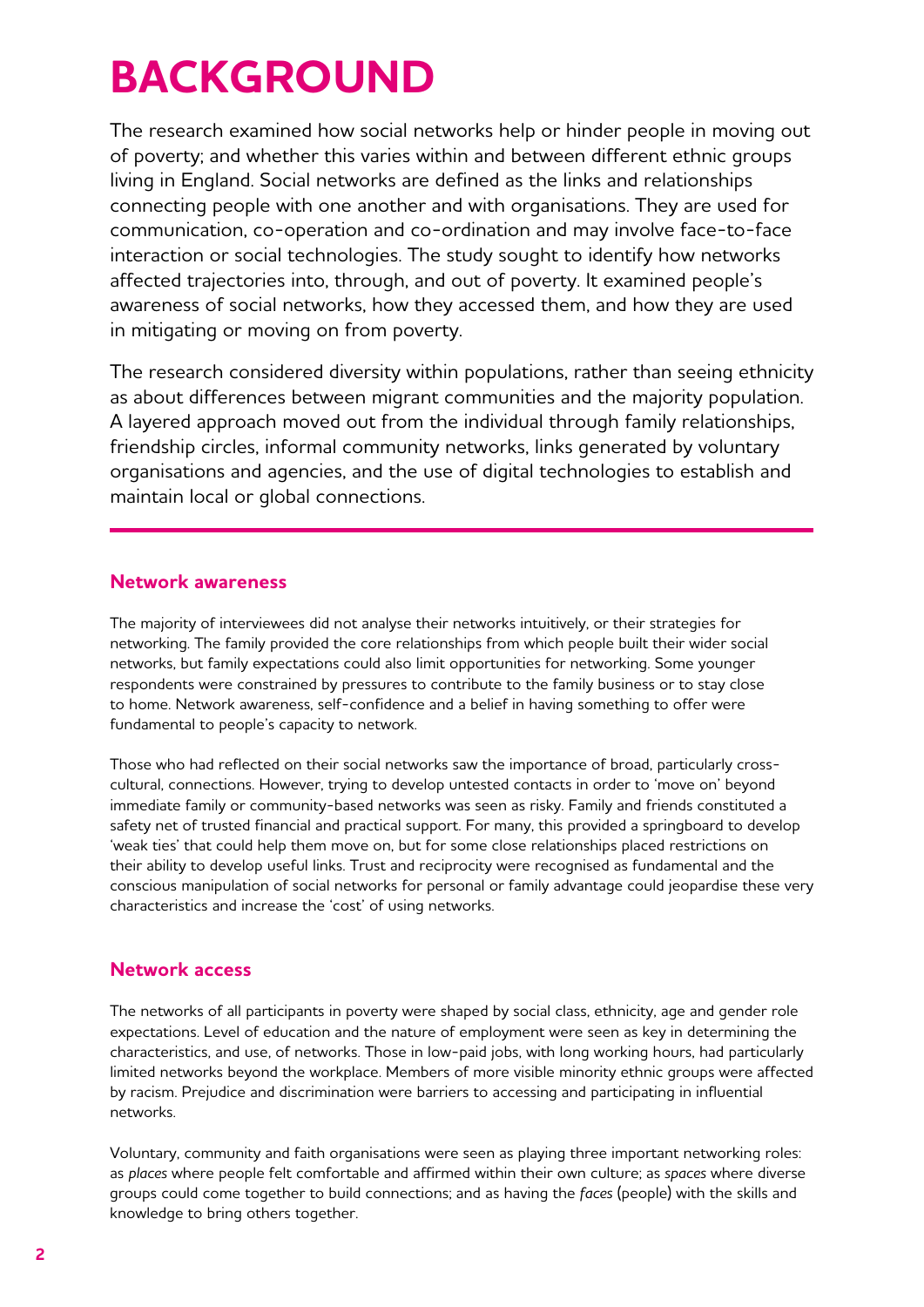Networking required resources including time and money. In dispersed minority ethnic communities in rural areas, travel distances and inadequate broadband were additional barriers. For migrant and refugee communities, learning English was a basic requirement to opening up networks, accessing employment or staying in work. Poor levels of English hampered access to, and participation in, networks. Formal learning (e.g. ESOL) was an important platform for developing connections as well as qualifications.

The power of social technologies to maintain personal networks was fully recognised and some participants felt that dependence on face-to-face connections might 'hold them back'. Social technologies offered opportunities for strengthening existing and lapsed ties. A minority saw social media as a way of 'marketing' themselves.

There were negative aspects to social networks. Informal recruitment procedures in certain industries confined some people to in-work poverty. Peer and family pressures could prevent people from moving on. Assumptions that some communities 'look after their own' were felt to be misleading and did not reflect contemporary life for many minority ethnic people.

#### **The use, usefulness and limitations of networks**

Social networks are important in surviving poverty. Interviewees described instances of sharing food, exchanging fuel cards, or finding out about low-cost clothing and food outlets or free exchange services. Most ethnically specific networks were about survival and socialising: 'getting by' but not 'getting on'. Where social networks did help people to escape poverty, it was usually through connections into influential, predominantly white, mainstream society. However, even those who were 'successful' identified limits to how far networks could take them, for instance in promotion at work.

Multi-cultural, 'open' services that facilitate contact and integration provide opportunities to establish bridging and linking connections or 'weak ties'. However, different ethnic communities also organise collectively to deliver their own support and advice services, sometimes because they do not feel wellserved or welcomed by mainstream agencies. Some turned to family and community connections for advice – though the information given was not always reliable. Social networks were used to negotiate complex systems such as health, benefits and education.

Traditional cultures and values provided a basis for networking, although less so for some ethnicities and for younger generations. Digital technologies were widely used to maintain transnational ties.

Differences were apparent in the use of networks for access to finance. White British interviewees used loans within the family, from mainstream institutions or loan companies, whereas those from minority ethnic communities relied on informal or semi-formal saving and lending schemes, often based around the district of birth in their country of origin.

Representatives from statutory and private sector service providers were sceptical about the capacity of social networks to lift people out of poverty. A common view was that moving on from poverty was particularly difficult where low-wage labour markets were dominant.

## **Recommendations**

- Mentoring could be powerful in promoting positive use of networks for gaining work, setting up businesses and progressing to better jobs. There would be value in piloting peer mentoring within the workplace and for those finding a return to work problematic.
- **•** Employer action is required to address the negative 'grace and favour' aspects of networks in recruitment and promotion. Organisations should routinely review the extent to which informal workplace networks discriminate in access to employment and progression in the workplace.